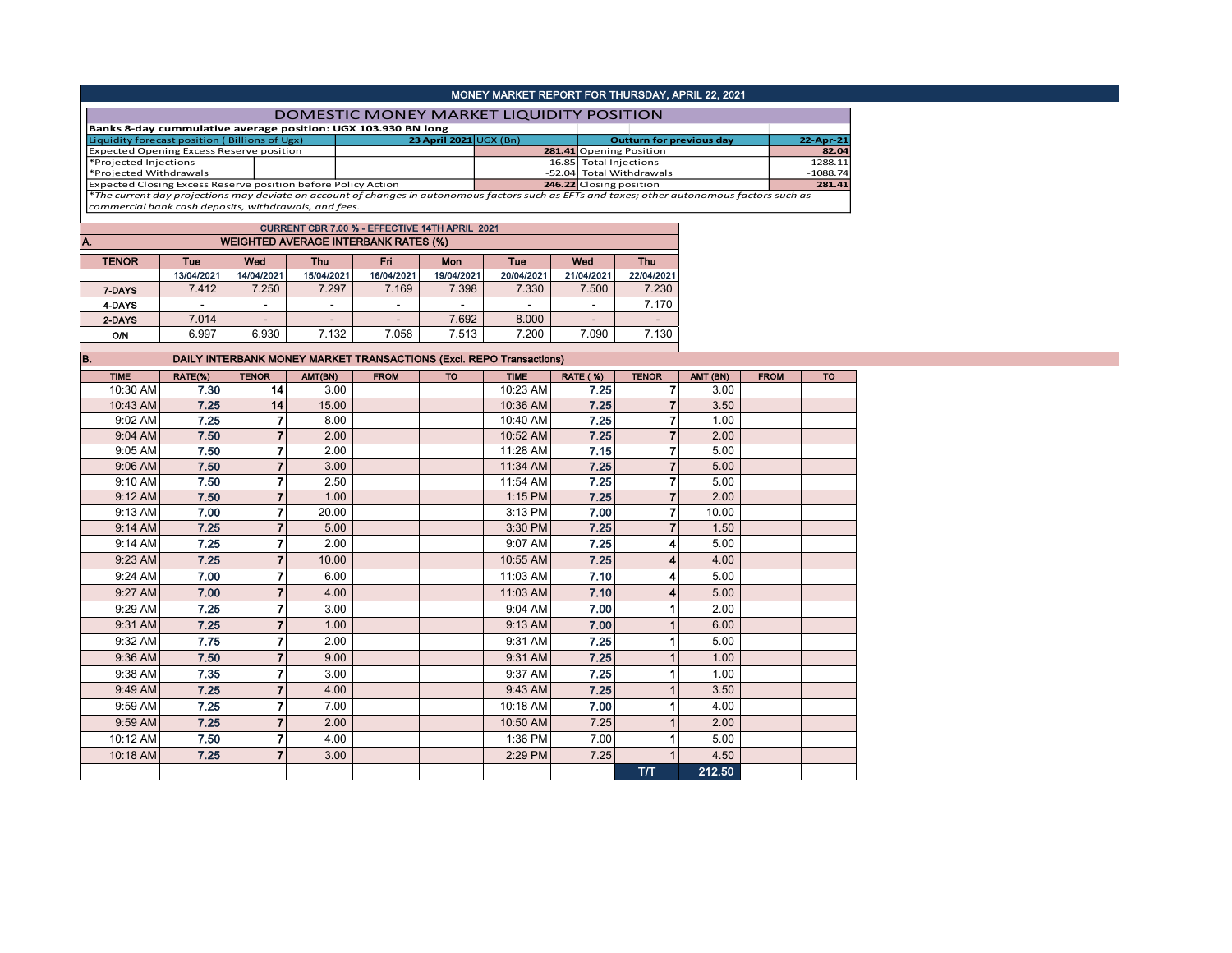| C.               |                                                                                      |             |                                                                   |                 |                            | <b>CBR AND THE 7- DAY WAR INTERBANK RATES</b>  |                |                |                                             |                      |  |
|------------------|--------------------------------------------------------------------------------------|-------------|-------------------------------------------------------------------|-----------------|----------------------------|------------------------------------------------|----------------|----------------|---------------------------------------------|----------------------|--|
|                  |                                                                                      |             |                                                                   |                 |                            |                                                |                |                |                                             |                      |  |
| 9.000            |                                                                                      |             |                                                                   |                 |                            |                                                |                |                |                                             |                      |  |
| 8.000            |                                                                                      |             |                                                                   |                 |                            |                                                |                |                |                                             |                      |  |
| 7.000            |                                                                                      |             |                                                                   |                 |                            |                                                |                |                |                                             |                      |  |
| 6.000            |                                                                                      |             |                                                                   |                 |                            |                                                |                |                |                                             |                      |  |
| 5.000            |                                                                                      |             |                                                                   |                 |                            |                                                |                |                |                                             |                      |  |
|                  |                                                                                      |             |                                                                   |                 |                            |                                                |                |                |                                             |                      |  |
| 4.000            | 07/04/2021 08/04/2021                                                                |             | 09/04/2021 12/04/2021 13/04/2022 14/04/2022 15/04/2022 16/04/2022 |                 |                            |                                                |                |                | 19/04/2022 20/04/2022 21/04/2022 22/04/2022 |                      |  |
|                  |                                                                                      |             | -7-day WAR                                                        | -CBR rate       |                            | -Upper bound                                   | -Lower bound   |                | • Overnight WAR                             |                      |  |
| D.               | MONETARY POLICY OPERATIONS MATURITIES PROFILE: (29 APR 2021 - 27 MAY 2021)           |             |                                                                   |                 |                            |                                                |                |                |                                             |                      |  |
| <b>DATE</b>      | <b>THUR</b>                                                                          | <b>THUR</b> | <b>THUR</b>                                                       | <b>THUR</b>     | <b>THUR</b>                | <b>TOTAL</b>                                   |                |                |                                             |                      |  |
|                  | 29-Apr-21                                                                            | 06-May-21   | 13-May-21                                                         | 20-May-21       | 27-May-21                  |                                                |                |                |                                             |                      |  |
| <b>REPO</b>      | 726.98                                                                               |             |                                                                   |                 |                            | 726.98                                         |                |                |                                             |                      |  |
| <b>REV REPO</b>  |                                                                                      |             | $\blacksquare$                                                    | $\overline{a}$  |                            |                                                |                |                |                                             |                      |  |
| <b>DEPO AUCT</b> | 76.10                                                                                | 20.00       | 25.10                                                             | 58.40           | 21.10                      | 200.70                                         |                |                |                                             |                      |  |
| <b>TOTALS</b>    | 803.08                                                                               | 20.00       | 25.10                                                             | 58.40           | 21.10                      | 927.68                                         |                |                |                                             |                      |  |
|                  | Total O/S Deposit Auction balances held by BOU up to 17 JUNE 2021: UGX 396 BN        |             |                                                                   |                 |                            |                                                |                |                |                                             |                      |  |
|                  | Total O/S Repo, Reverse Repo & Deposit Auction balances held by BOU: UGX 1.122 BN    |             |                                                                   |                 |                            |                                                |                |                |                                             |                      |  |
|                  | (Ei) STOCK OF TREASURY SECURITIES                                                    |             |                                                                   |                 | Eii)                       | <b>MONETARY POLICY MARKET OPERATIONS</b>       |                |                |                                             |                      |  |
|                  | LAST TBIILS ISSUE DATE: 22-APR-2021                                                  |             |                                                                   |                 |                            | (VERTICAL REPOS, REV-REPOS & DEPOSIT AUCTIONS) |                |                |                                             |                      |  |
|                  | On-the-run O/S T-BILL STOCKs (Bns-UGX)                                               |             | 6,014.18                                                          | 23/04/2021      | OMO                        | <b>ISSUE DATE</b>                              | <b>AMOUNT</b>  | <b>WAR</b>     | <b>RANGE</b>                                | <b>TENOR</b>         |  |
|                  | On-the-run O/S T-BONDSTOCKs(Bns-UGX)                                                 |             | 19,033.56                                                         | 23/04/2021 REPO |                            | 29-Mar                                         | 561.50         | 7.000          |                                             | 3                    |  |
|                  | TOTAL TBILL & TBOND STOCK- UGX                                                       |             | 25,047.75                                                         |                 | <b>REPO</b>                | 30-Mar                                         | 97.50          | 7.000          |                                             | $\overline{2}$       |  |
| O/S=Outstanding  |                                                                                      |             |                                                                   |                 | <b>REPO</b>                | 31-Mar                                         | 248.50         | 7.000          |                                             | $\overline{1}$       |  |
| <b>MATURITY</b>  | TOTAL STOCK YTM (%)                                                                  |             | <b>CHANGE IN</b>                                                  |                 | <b>DAUT</b>                | 01-Apr                                         | 16.90          | 7.333          |                                             | 28                   |  |
|                  | (BN UGX)                                                                             | AT CUT OFF* | $\Upsilon$ TM $(+/-)$                                             |                 | <b>DAUT</b>                | $01-Apr$                                       | 20.86          | 7.536          |                                             | 56                   |  |
| 91               | 80.31                                                                                | 7.011       | 0.000                                                             |                 | <b>REPO</b>                | 01-Apr                                         | 803.00         | 7.000          |                                             | $\overline{7}$       |  |
| 182              | 422.24                                                                               | 9.950       | $-0.049$                                                          |                 | <b>REPO</b>                | 06-Apr                                         | 324.50         | 7.000          |                                             | $\overline{2}$       |  |
| 364              | 5,511.63                                                                             | 11.728      | $-0.123$                                                          |                 | DAUT                       | 08-Apr                                         | 19.89          | 7.318          |                                             | 28                   |  |
| 2YR              | $\sim$                                                                               | 13.000      | $-0.550$                                                          |                 | <b>DAUT</b>                | 08-Apr                                         | 95.89          | 7.428          |                                             | 57                   |  |
| 3YR              | ×.                                                                                   | 13.977      | $-1.973$                                                          |                 | <b>REPO</b>                | 08-Apr                                         | 923.00         | 7.000          |                                             | $\overline{7}$       |  |
| 5YR              | 1,871.05                                                                             | 15.100      | $-1.400$                                                          |                 | <b>REPO</b>                | 09-Apr                                         | 115.00         | 7.000          |                                             | 6                    |  |
| <b>10YR</b>      | 8,997.22                                                                             | 15.970      | $-0.030$                                                          |                 | <b>REPO</b>                | 12-Apr                                         | 238.00         | 7.000          |                                             | 3                    |  |
| <b>15YR</b>      | 7,147.58                                                                             | 16.100      | $-0.400$                                                          |                 | <b>REPO</b>                | 14-Apr                                         | 45.00          | 7.000          |                                             | $\overline{1}$       |  |
| <b>20YR</b>      | 1,017.70                                                                             | 16.990      | $-0.510$                                                          |                 | DAUT                       | 15-Apr                                         | 12.93          | 7.402          |                                             | 28                   |  |
|                  | Cut OFF is the lowest price/ highest yield that satisfies the auction awarded amount |             |                                                                   |                 | <b>DAUT</b>                | 15-Apr                                         | 28.77          | 7.516          |                                             | 56                   |  |
|                  |                                                                                      |             |                                                                   |                 | <b>REPO</b>                | 15-Apr                                         | 923.00         | 7.000<br>7.313 |                                             | $\overline{7}$<br>28 |  |
|                  |                                                                                      |             |                                                                   |                 | <b>DAUT</b><br><b>DAUT</b> | 22-Apr<br>22-Apr                               | 43.56<br>68.31 | 7.585          |                                             | 56                   |  |
|                  |                                                                                      |             |                                                                   |                 | <b>REPO</b>                | 22-Apr                                         | 726.00         | 7.000          |                                             | $\overline{7}$       |  |
|                  |                                                                                      |             |                                                                   |                 |                            | WAR-Weighted Average Rate                      |                |                |                                             |                      |  |
|                  |                                                                                      |             |                                                                   |                 |                            |                                                |                |                |                                             |                      |  |